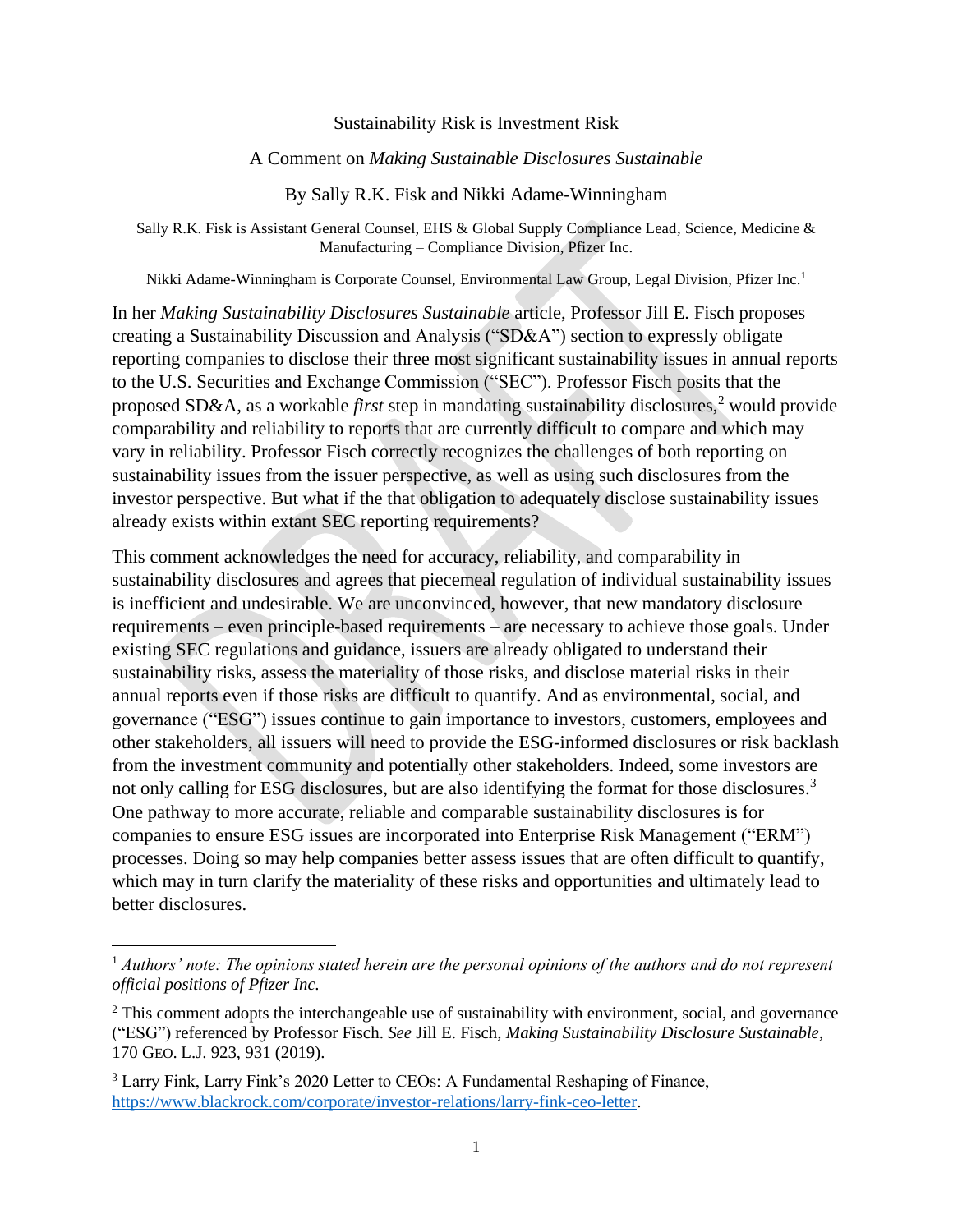### **The Existing Framework Covers Sustainability**

Professor Fisch proposes that the primary obstacle to incorporating sustainability disclosures into annual reports is the discretionary component of materiality. As noted in the full article, the best articulation of the materiality standard is that of the Supreme Court of the United States, which states that: information is material "if there is a substantial likelihood that a reasonable shareholder would consider it important in deciding how to vote," and, in other words, if there is a "substantial likelihood that the disclosure of the omitted fact would have been viewed by the reasonable investor as having significantly altered the 'total mix' of information made available."<sup>4</sup> The Court also advised that while doubts about the materiality of the information would be common, given the prophylactic purpose of securities laws and that disclosure is controlled by management, "it is appropriate that these doubts be resolved in favor of those the statute is designed to protect," i.e., in favor of the investor.<sup>5</sup>

Since then, SEC has issued at least two guidance documents that outline how sustainability issues could – and should – fit into the existing disclosure framework, including the Management's Discussion & Analysis ("MD&A") on which the SD&A is modeled. The 2010 Commission Guidance Regarding Disclosure Related to Climate Change provides not only specific information about climate change disclosures, but provides a roadmap for how other sustainability issues could be assessed for materiality and where those disclosures might fit within the annual report.<sup>6</sup> The guidance notes that a distinctive characteristic of MD&A is that "the flexible nature of this requirement has resulted in disclosures that keep pace with the evolving nature of business trends without the need to continuously amend the text of the rule."<sup>7</sup> Moreover, the guidance reminds issuers that there is a process for assessing issues that are difficult to quantify: once a trend, demand, commitment, event or uncertainty is known, management must assess whether it is likely to come to fruition and "[i]f management cannot make that determination, it must evaluate objectively the consequences of the known trend, demand, commitment, event or uncertainty, on the assumption that it will come to fruition.

<sup>4</sup> *TSC Indus., Inc. v. Northway Inc.*, 426 U.S. 438, 449 (1976); *see also* Jill E. Fisch, *Making Sustainability Disclosure Sustainable*, 170 Geo. L.J. 923, 936 (2019).

<sup>5</sup> *TSC Indus., Inc.*, 426 U.S. at 448.

<sup>6</sup> *See* Commission Guidance Regarding Disclosure Related to Climate Change, Securities Act Release No. 9106, Exchange Act Release No. 61,469, 75 Fed. Reg. 6289, 6290 (Feb. 8, 2010) ["2010 Release"] ("This release outlines [SEC's] views with respect to [SEC's] existing disclosure requirements as they apply to climate change matters.").

<sup>7</sup> *Id.* at 6294. *See also* Thomson Reuters, Executive Perspective: The Evolution of SEC Regulation for Sustainability Disclosure (May 10, 2016) ("MD&A and related disclosures tend to change and evolve over time, based on investor interest, availability and usefulness of information, as well as access to relevant and meaningful disclosure or accounting standards, such as those developed by SASB. SASB standards are designed to help companies meet the changing information needs of today's reasonable investor."), [https://blogs.thomsonreuters.com/sustainability/2016/05/10/executive-perspective-laying-the](https://blogs.thomsonreuters.com/sustainability/2016/05/10/executive-perspective-laying-the-groundwork-for-sec-regulation-on-sustainability/)[groundwork-for-sec-regulation-on-sustainability/.](https://blogs.thomsonreuters.com/sustainability/2016/05/10/executive-perspective-laying-the-groundwork-for-sec-regulation-on-sustainability/)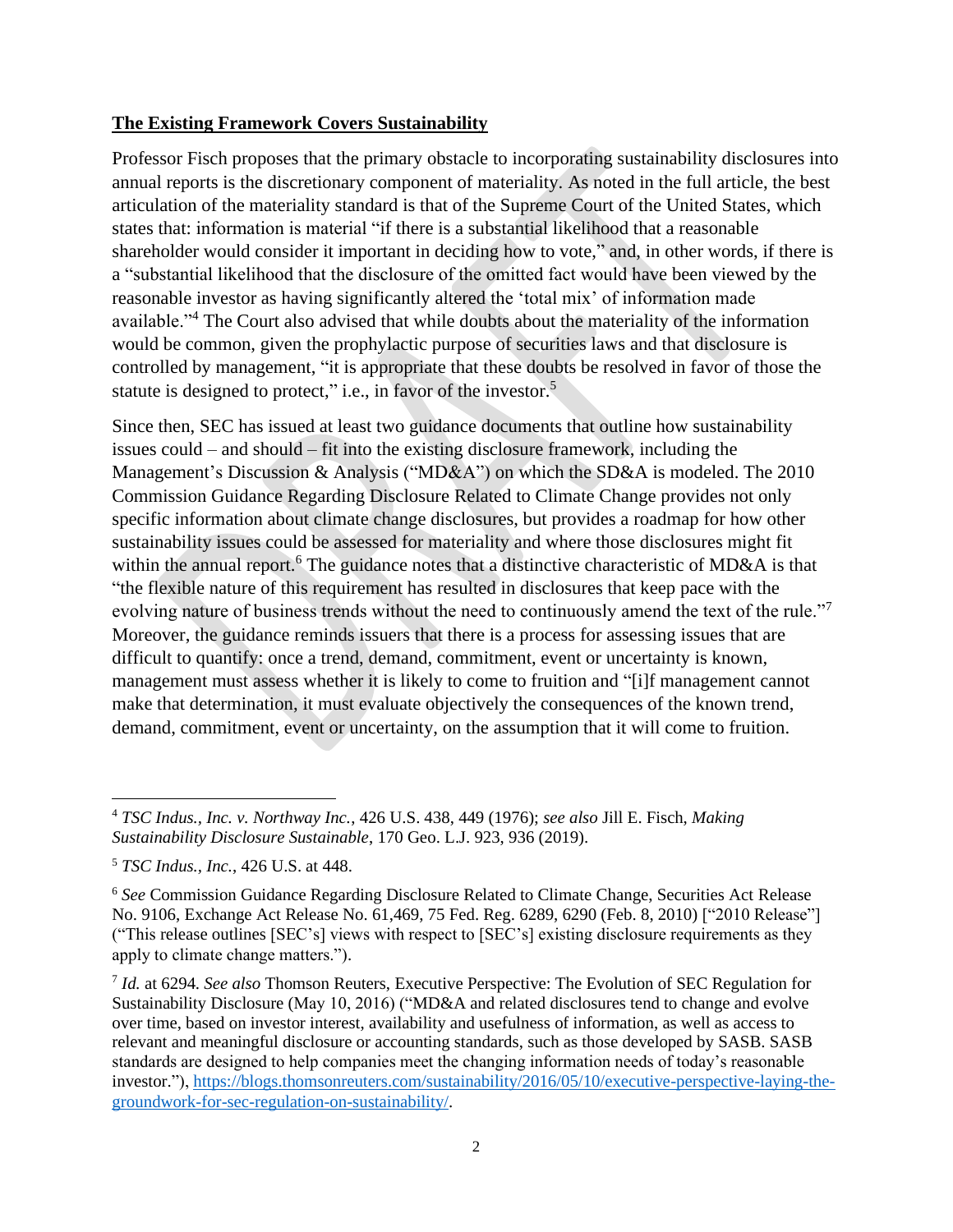Disclosure is then required unless management determines that a material effect on the registrant's financial condition or results of operations is not reasonably likely to occur."<sup>8</sup>

More recently, SEC issued its Commission Guidance on Management's Discussion and Analysis of Financial Condition and Results of Operations to guide disclosure of key performance indicators and metrics in MD&A.<sup>9</sup> In this guidance, SEC highlighted that MD&A is used by some companies to disclose non-financial and financial metrics "when describing the performance or the status of their business" including environmental metrics, such as "metrics regarding observed effect of prior events on their operations."<sup>10</sup> In other words, while SEC did not specifically use "sustainability" or "ESG" in this guidance, it is additional guidance for companies to use MD&A to qualitatively discuss issues that are material to management and strategic planning of the business. This guidance also reminds companies that they are required to have effective controls and procedures to support the accuracy and consistency of the data.<sup>11</sup>

There has been a marked increase in the importance of ESG issues (climate change being chief among them) to investors, customers, employees, and the general public in the past ten years, with an incredible increase in focus over just the past year. This can be seen in the focus of the 2019 UN General Assembly, World Economic Forum,<sup>12</sup> the frequency of media headlines, and stakeholder activity. The external environment has indicated an increased urgency regarding corporate response to climate change and other ESG risks and expectations for corporate-led solutions on complex environmental and social issues. No longer confined to a small group of socially responsible investors, ESG issues have become a trend that "a reasonable shareholder would [likely] consider  $\dots$  important in deciding how to vote."<sup>13</sup>

Professor Fisch further notes that only about half of reporting companies disclosed climate change information in their annual filings, most of this information was boilerplate, and SEC's

 $1185$  Fed. Reg. at 10.570.

<sup>8</sup> 2010 Release at 6295 (citing SEC Interpretation: Management's Discussion and Analysis of Financial Condition and Results of Operations; Certain Investment Company Disclosures, Exchange Act Release Nos. 33–6835, 34-26831, 54 Fed. Reg. 22,427 (May 18, 1989)).

<sup>9</sup> *See* Commission Guidance on Management's Discussion and Analysis of Financial Condition and Results of Operations, Securities Act Release Nos. 33-10751, 34-88094, 85 Fed. Reg. 10,568, 10,569 (Feb. 25, 2020).

<sup>10</sup> *Id.* The term "non-financial" is one of many used by experts to describe sustainability disclosure. *See* Fisch, *supra* note 2, at 931-32, n.40 (referencing a comment letter to SEC that referred to "non-financial factors" as being increasingly considered by investors in assessing companies' long-term performance.); *see also* 2010 Release at 6293 (tying "non-financial" to climate change).

<sup>&</sup>lt;sup>12</sup> In addition to the attention climate change and other ESG issues received at the January 2020 World Economic Forum Annual Meeting, the World Economic Forum recently issued a white paper that acknowledges the current materiality of ESG issues and encourages companies to begin developing systems to identify these factors *before* they arise as an indicator of a company's long-term strength. World Economic Forum, Embracing the New Age of Materiality: Harnessing the Pace of Change in ESG (Mar.2020), [http://www3.weforum.org/docs/WEF\\_Embracing\\_the\\_New\\_Age\\_of\\_Materiality\\_2020.pdf.](http://www3.weforum.org/docs/WEF_Embracing_the_New_Age_of_Materiality_2020.pdf)

<sup>13</sup> *TSC Indus., Inc.*, 426 U.S. at 449.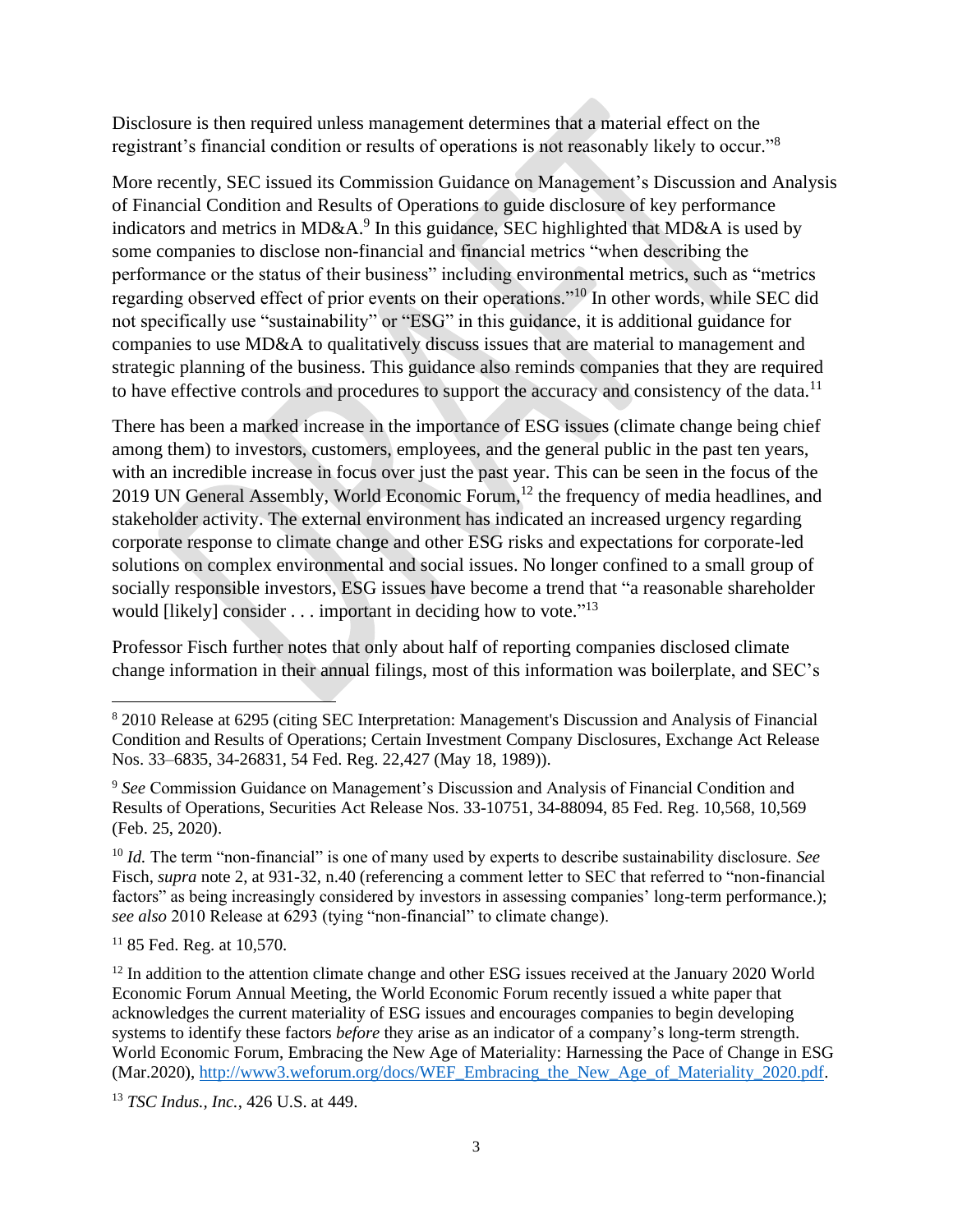enforcement of this insufficient reporting is lacking. <sup>14</sup> SEC's enforcement is beyond the scope of this comment, but the occurrence and quality of sustainability-related disclosures issues will likely evolve, if not in recognition of the flexible nature of SEC's MD&A, then in response to investor demands for climate and other ESG risks to be more deeply considered to aid investors in their decision-making.

## **Demand for Sustainability Disclosures Should Improve Quality**

Professor Fisch opens the full article with the "'watershed moment'" quote from Larry Fink's 2018 letter to CEOs: "[A] company's ability to manage environmental, social, and governance matters demonstrates the leadership and good governance that is so essential to sustainable growth, which is why we are increasingly integrating these issues into our investment process."<sup>15</sup> This year, Mr. Fink expanded on his firm's expectations of companies by proclaiming that "climate risk is investment risk" and clarifying that companies' data describing how they are managing sustainability-related questions "should extend beyond climate to questions around how each company serves its full set of stakeholders, such as the diversity of its workforce [and] the sustainability of its supply chain . . . . Each company's prospects for growth are inextricable from its ability to operate sustainably and serve [all] stakeholders."<sup>16</sup> Indeed, Blackrock is now specifically asking companies that have not done so already to publish disclosures consistent with industry-specific Sustainability Accounting Standards Board ("SASB") guidelines and disclose climate-related risks consistent with the Task Force on Climate-Related Financial Disclosures ("TCFD") framework.<sup>17</sup> "In the absence of robust disclosures, investors, including BlackRock, will increasingly conclude that companies are not adequately managing risk."<sup>18</sup>

As investors coalesce around their preferred standards, more companies will need to disclose their sustainability issues and the resulting disclosures will be more accurate, comparable, and reliable.

# **Leveraging Enterprise Risk Management for ESG Disclosures**

<sup>17</sup> *See* Larry Fink, *supra* note 3.

<sup>18</sup> *Id.*

<sup>14</sup> *See* Fisch, *supra* note 2, at 937, nn. 81-82. *See also* Thomson Reuters, *supra* note 6 ("The disclosure of material sustainability information is already required under Regulation S-K. Our research shows that information regarding 74 percent of SASB disclosure topics is already being disclosed in the Form 10-K, but 40 percent is boilerplate.").

<sup>15</sup> Fisch*, supra note* 2, at 924-25, n.3.

<sup>&</sup>lt;sup>16</sup> Larry Fink, *supra* note 3. Just a few months prior to Mr. Fink's letter issuing, multiple large companies committed to the same vision of delivering value to all stakeholders. *See* Business Roundtable, Statement on the Purpose of a Corporation (Aug. 19, 2019), [https://opportunity.businessroundtable.org/wp](https://opportunity.businessroundtable.org/wp-content/uploads/2020/03/BRT-Statement-on-the-Purpose-of-a-Corporation-with-Signatures.pdf)[content/uploads/2020/03/BRT-Statement-on-the-Purpose-of-a-Corporation-with-Signatures.pdf](https://opportunity.businessroundtable.org/wp-content/uploads/2020/03/BRT-Statement-on-the-Purpose-of-a-Corporation-with-Signatures.pdf) ("While each of our individual companies serves its own corporate purpose, we share a fundamental commitment to all of our stakeholders [including customers, employees, suppliers, communities, and shareholders]. Each of our stakeholders is essential. We commit to deliver value to all of them, for the future success of our companies, our communities and our country.")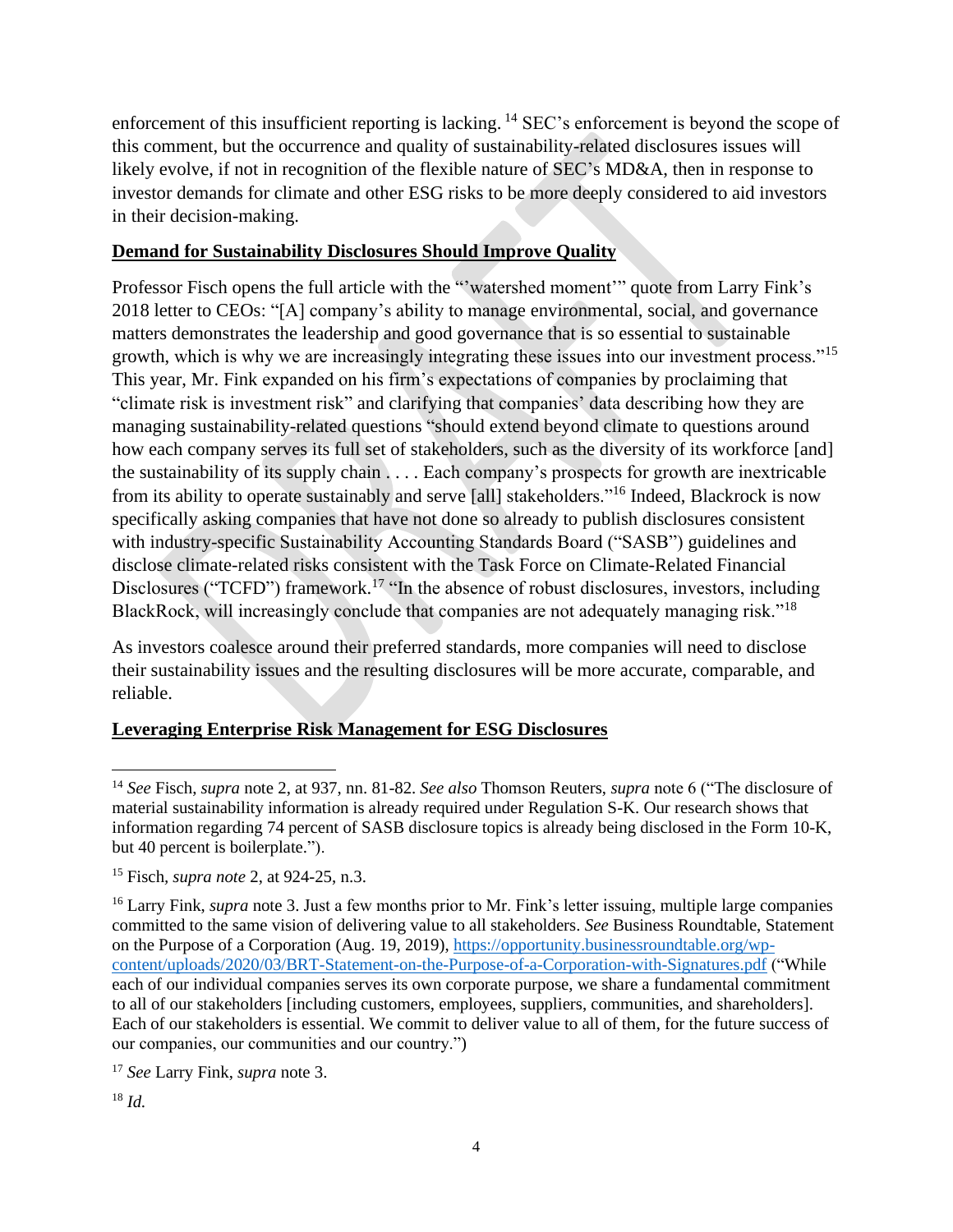Even if adopted, Professor Fisch's SD&A would require an organization to appropriately assess its ESG risks in order to enable it to determine which three would be most significant. One barrier to the use of the existing MD&A for reporting ESG risks may be how companies assess these risks at the enterprise level.

The World Business Council for Sustainable Development<sup>19</sup> defines a sustainability risk as "an uncertain social or environmental event or condition that, if it occurs, can cause a significant negative [operational, financial and reputational] impact on the company.<sup>320</sup> Sustainability risks also include opportunities that may be available to a company because of changing environmental or social factors.<sup>21</sup> These risks and opportunities are often difficult to assess because of the complexity of the environmental and social issues involved, their long timeframes, which make determining probability and likelihood difficult, and because it is often difficult to precisely quantify impact, including financial impact.<sup>22</sup>

Even when these risks are recognized by a company, in many cases they may seem dwarfed by risks that are more immediate and directly related to the company's business. Thus, companies often overlook them when considering enterprise-level risk management<sup>23</sup> and these risks may be potentially further overlooked when considering "materiality"-based disclosures.

ESG disclosures under the existing SEC rules might be enhanced by companies including ESG issues, such as climate change, in their review of enterprise-level risks. Once included in a company's ERM system, assessing impact may become more systematic and focused<sup>24</sup> and may enable companies to better translate the impact of these risks and opportunities into the "materiality" thresholds applicable to SEC filings, which should result in better disclosures.

# **Conclusion**

On the whole, more consistent and reliable sustainability reporting is needed. All stakeholders benefit from having decision-useful information and companies benefit from having a clear set of instructions for how to deliver that information whether in SEC filings or voluntary disclosures. But new regulation of sustainability disclosures is not necessary. SEC regulations already require disclosure of material sustainability risks and incorporating those risks into a

<sup>&</sup>lt;sup>19</sup> The World Business Council for Sustainable Development ("WBCSD") was established in 1995 to help businesses respond to sustainability challenges and currently works to accelerate the transition to a sustainable world by helping sustainable businesses become more successful. *See* WBCSD, About Us, <https://www.wbcsd.org/Overview/About-us> (last accessed Mar. 20, 2020).

<sup>&</sup>lt;sup>20</sup> WBCSD, "Sustainability and enterprise risk management: The first step towards integration," at 7 (Jan. 17, 2017), [https://www.wbcsd.org/Programs/Redefining-Value/Business-Decision-Making/Assess](https://www.wbcsd.org/Programs/Redefining-Value/Business-Decision-Making/Assess-and-Manage-Performance/Resources/Sustainability-and-enterprise-risk-management-The-first-step-towards-integration)[and-Manage-Performance/Resources/Sustainability-and-enterprise-risk-management-The-first-step](https://www.wbcsd.org/Programs/Redefining-Value/Business-Decision-Making/Assess-and-Manage-Performance/Resources/Sustainability-and-enterprise-risk-management-The-first-step-towards-integration)[towards-integration.](https://www.wbcsd.org/Programs/Redefining-Value/Business-Decision-Making/Assess-and-Manage-Performance/Resources/Sustainability-and-enterprise-risk-management-The-first-step-towards-integration)

<sup>21</sup> *See id.*

<sup>22</sup> *See id.* at 25.

<sup>23</sup> *See id.* at 21.

<sup>24</sup> *See id.* at 38.